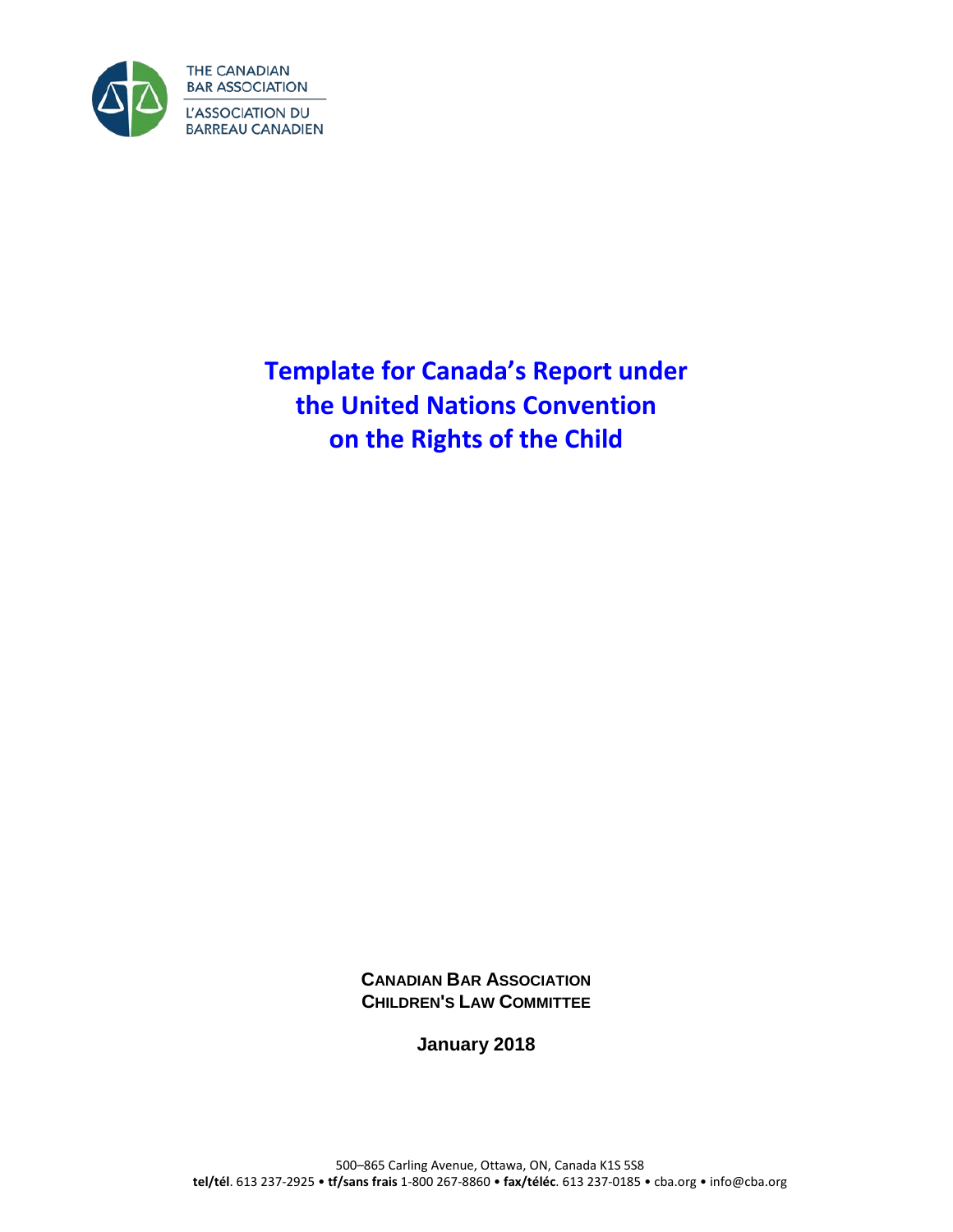### **PREFACE**

The Canadian Bar Association is a national association representing 36,000 jurists, including lawyers, notaries, law teachers and students across Canada. The Association's primary objectives include improvement in the law and in the administration of justice.

This submission was prepared by the CBA's United Nations Convention on the Rights of the Child Subcommittee (UNCRC Subcommittee) of the Children's Law Committee (CLC), with assistance from the Legislation and Law Reform Directorate at the CBA office.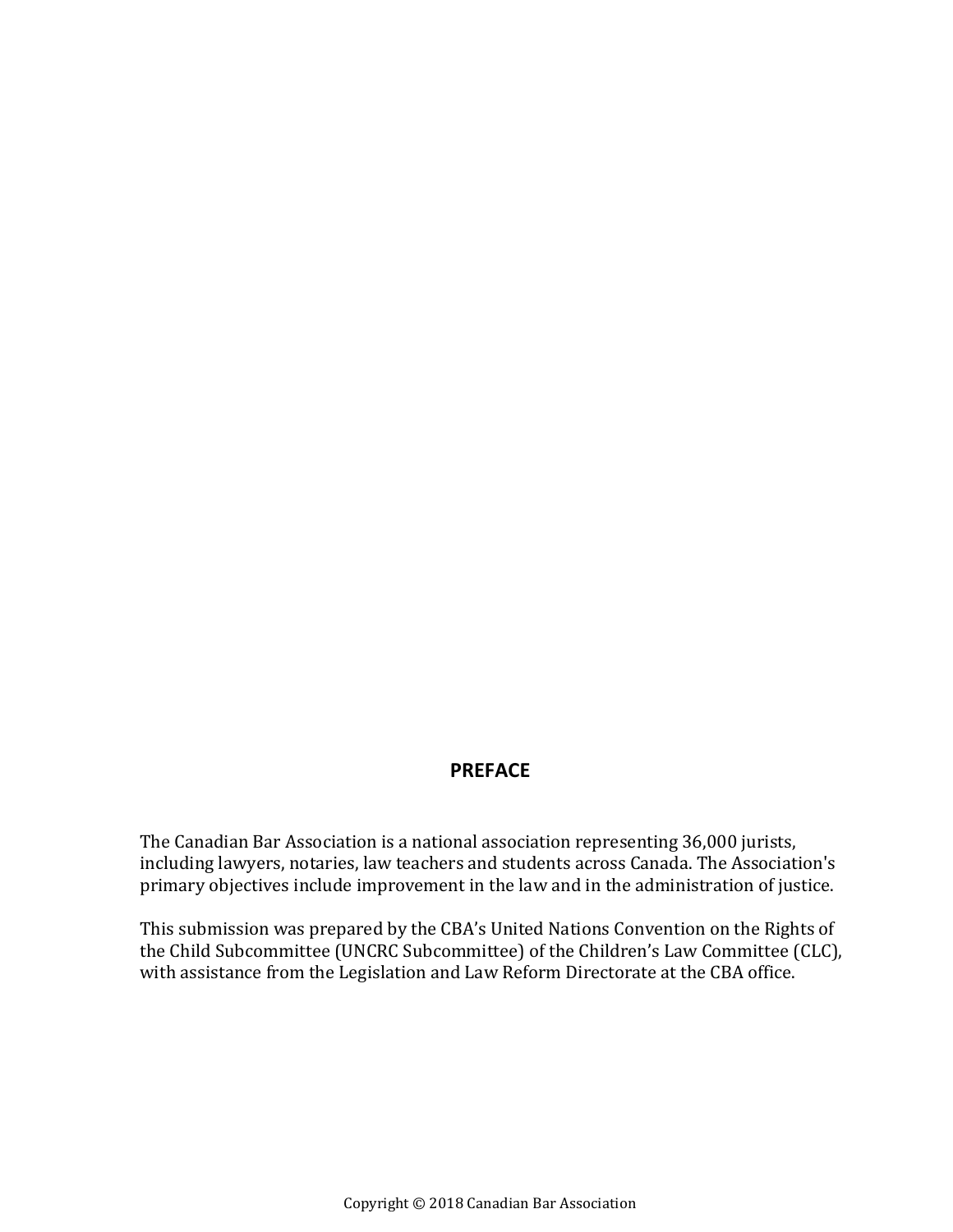# **TABLE OF CONTENTS**

# **Template for Canada's Report under the United Nations Convention on the Rights of the Child**

| L.   |                                                                                                                                                |
|------|------------------------------------------------------------------------------------------------------------------------------------------------|
| Н.   |                                                                                                                                                |
| III. |                                                                                                                                                |
| IV.  | 8                                                                                                                                              |
|      | Annex A<br>Request for Comments on the Draft Outline of Canada's Fifth and<br>Sixth Report on the Convention on the Rights of the Child (CRC)9 |
|      | Annex B<br>Draft Outline of Canada's Fifth and Sixth Report on the Convention                                                                  |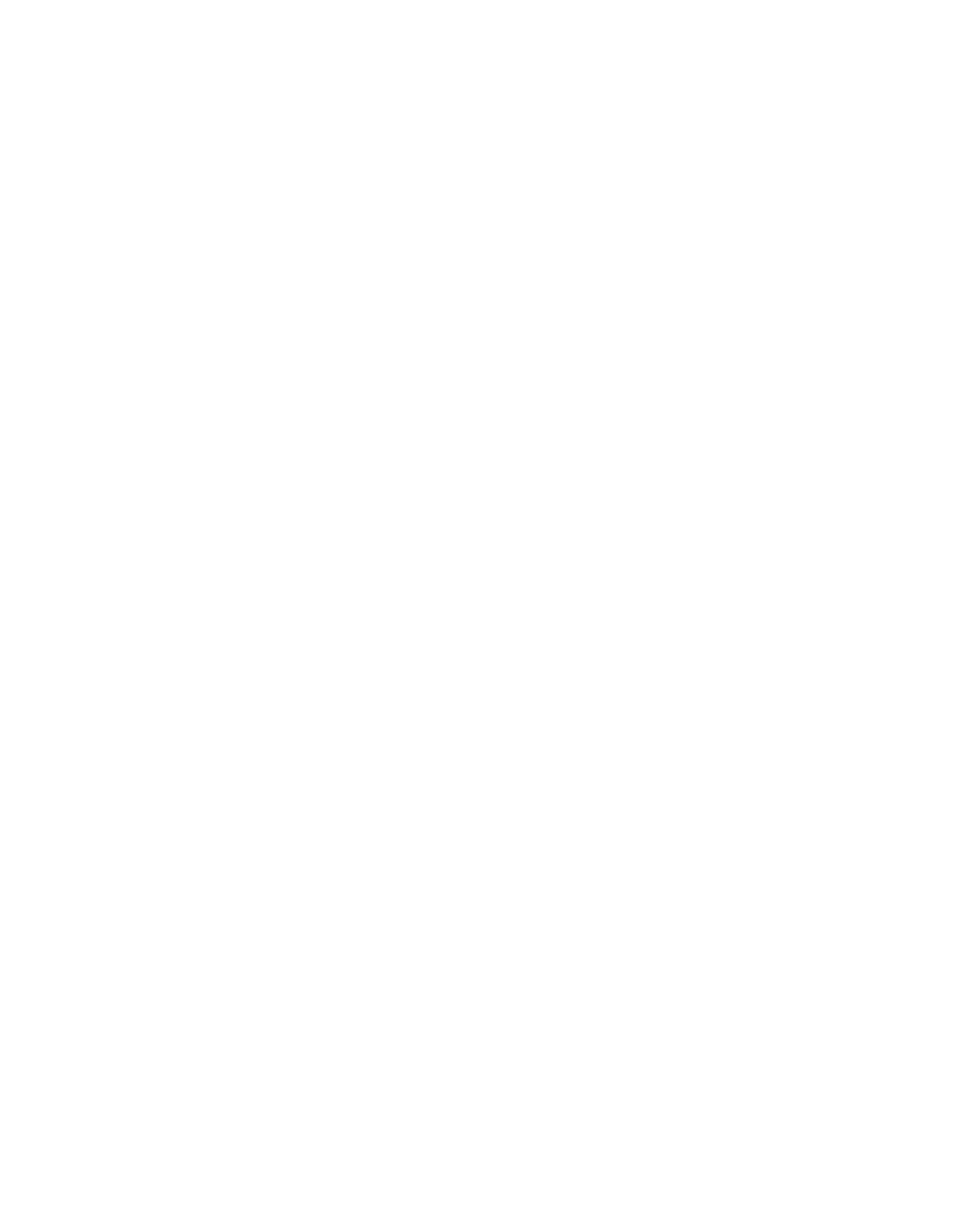# **Template for Canada's Report under the United Nations Convention on the Rights of the Child**

### <span id="page-4-0"></span>**I. INTRODUCTION**

As a State Party to the United Nations Convention on the Rights of the Child (the Convention or UNCRC), Canada must submit a report to the Committee on the Rights of the Child (the UN Committee) every five years, on its progress in implementing the Convention. Since ratification in 1991, Canada has submitted four reports to the UN Committee. Its fifth and sixth reports are due on July 11, 2018. In preparation, Heritage Canada developed a draft reporting template in consultation with federal institutions and provincial and territorial counterparts. In September 2017, the draft, was circulated for comment to Indigenous organizations, child rights advocates, non-profit organizations and professional associations (collectively, civil society). [1](#page-4-1)

The Canadian Bar Association's Children's Law Committee (the CBA Committee) welcomes the opportunity to comment on the draft reporting template. The Government's declared intent is to build on Canada's record in human rights diplomacy.[2](#page-4-2) Leadership in this field, as in any other, must begin at home, and requires transparent and accountable mechanisms for keeping our promises to children. The CBA Committee has repeatedly urged the federal government to move forward with the early implementation of the UN Committee's last Concluding Observations to Canada.[3](#page-4-3)

This submission briefly outlines contextual factors, including the UN Committee's feedback on Canada's earlier reports, the evolution of the reporting process, generic<sup>[4](#page-4-4)</sup> and treaty-specific<sup>[5](#page-4-5)</sup> guidelines on drafting State Party reports, and the status of the UN Committee's collaboration

<span id="page-4-1"></span><sup>&</sup>lt;sup>1</sup> See Appendix A for Request for Comments and Appendix B for Draft Reporting Template.

<span id="page-4-2"></span><sup>&</sup>lt;sup>2</sup> Prime Minister Trudeau to UN General Assembly 2016, 2017, available **online [\(https://gadebate.un.org/en\)](https://gadebate.un.org/en)**.

<span id="page-4-3"></span><sup>&</sup>lt;sup>3</sup> [Resolution 13-11-A;](http://www.cba.org/Our-Work/Resolutions/Resolutions/2013/United-Nations-Convention-on-the-Rights-of-the-Chi) [Letter](http://www.cba.org/Our-Work/Submissions-(1)/Submissions/2014/UN-Convention-on-the-Rights-of-the-Child) to Prime Minister Harper (March 2014)[; Letter](http://www.cba.org/Our-Work/Submissions-(1)/Submissions/2016/May/UN-Convention-on-the-Rights-of-the-Child) to Prime Minister Trudeau (May 2016)

<span id="page-4-4"></span><sup>4</sup> Harmonized Guidelines on Reporting under the International Human Rights Treaties, including Guidelines on a core document and treaty specific documents. HRI/MC/2006/3, issued on May 10, 2006.

<span id="page-4-5"></span><sup>&</sup>lt;sup>5</sup> Treaty Specific guidelines regarding the form and content of periodic reports to be submitted by State parties under article 44, paragraph 1(b), of the Convention on the Rights of the Child, CRC/C/58/Rev.3, adopted in the Committee's 65th session January 13-31, 2014.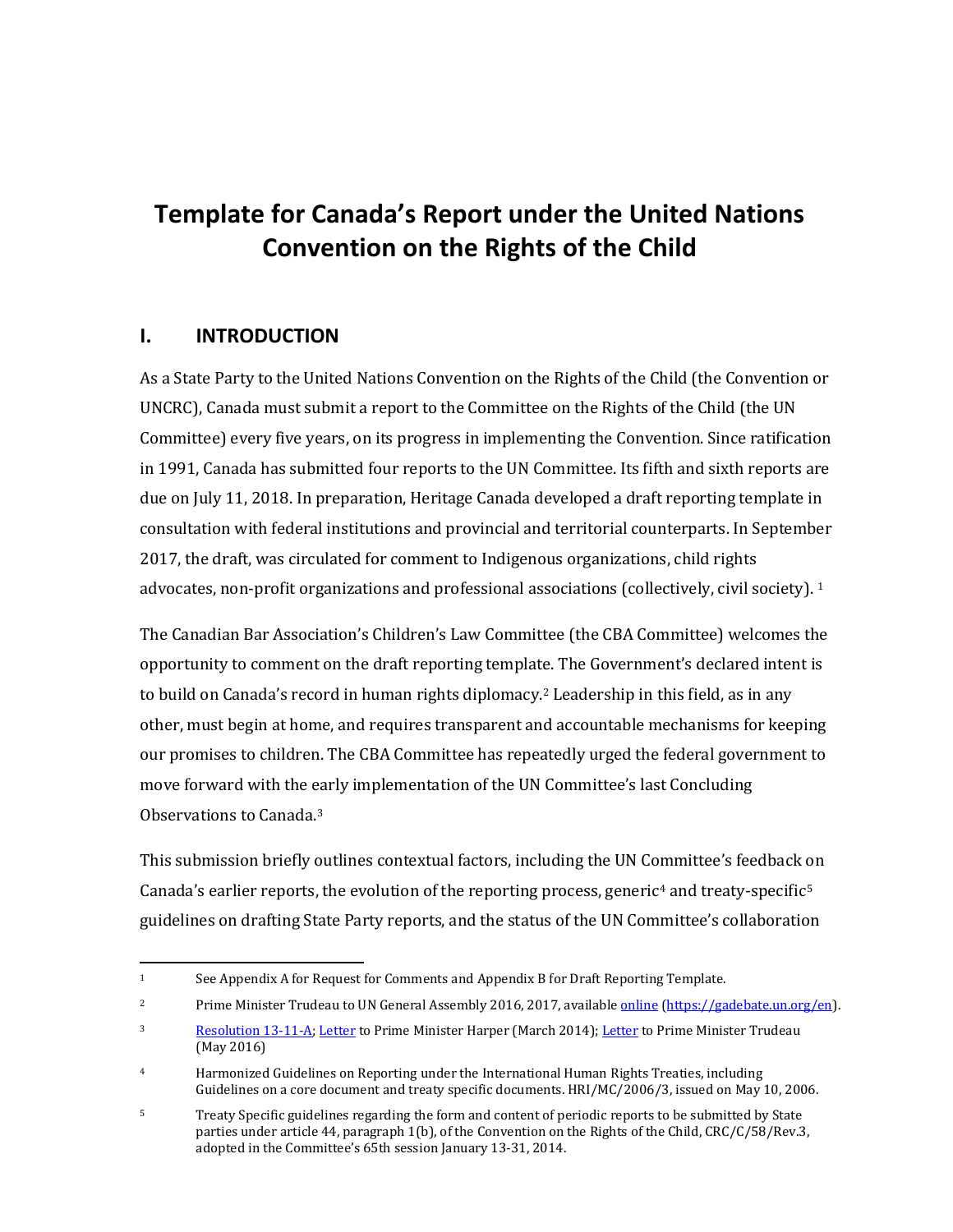with Canadian and global child rights researchers on the development of a new standard for child rights monitoring and report writing[6](#page-5-1). We suggest improvements to the proposed grouping of rights. We also suggest the addition of reporting issues on substantive rights protected under the Convention, and on procedural obligations of Canada and other States Parties, including general measures of implementation

## <span id="page-5-0"></span>**II. CONTEXT**

In 2012, the UN Committee commented simultaneously on Canada's third and fourth reports, as the third report, due in 2007, had not been filed in a timely fashion. The UN Committee expressed concern about Canada's failure to follow the reporting guidelines and made clear recommendations to improve coordination of its reporting across federal, provincial and territorial jurisdictions; to improve data monitoring; to develop a comprehensive legal framework for domestic incorporation of the Convention and its protocols; to establish a national Ombudsman for Children as an independent monitoring mechanism; and to develop and strengthen interjurisdictional coordinating mechanisms for child rights implementation and provincial and territorial plans of action for child rights.[7](#page-5-2)

During the UN Committee's consideration of Canada's report in fall 2012, NGO participants noted the lack of opportunities for meaningful participation in the process by Canadian youth and children i[n](#page-5-3) attendance. They also noted that Canada's third and fourth reports lacked focus and cohesion.8

The development of a new reporting template is only one – albeit an important – step to improve the reporting process. State Party Reports are about more than accountability at the UN. Fundamentally, they constitute periodic check-ins by States Parties to monitor their own progress. As the basic enforcement mechanism for many international human rights treaties, the process relies on the ratifying parties to address the UN Committee's concluding

<span id="page-5-1"></span> <sup>6</sup> [GlobalChild:](http://www.uvic.ca/news-management/stories/2016/global-child-vaghri/GlobalChild-2016.pdf) [\(http://ow.ly/by4830hkDDx\)](http://ow.ly/by4830hkDDx)

<span id="page-5-2"></span><sup>7</sup> Concluding observations on the combined third and fourth periodic report of Canada, adopted by the Committee at its sixty-first session (17 September – 5 October 2012), CRC/C/CAN/Co-3-4, 6 December 2012, [available online](http://tbinternet.ohchr.org/_layouts/treatybodyexternal/TBSearch.aspx?Lang=en&TreatyID=5&TreatyID=10&TreatyID=11&DocTypeID=5) [\(http://ow.ly/TC1830hkDMy\)](http://ow.ly/TC1830hkDMy)

<span id="page-5-3"></span><sup>8</sup> "UN confronts Canada over lack of national child rights strategy", Canadian Press (26 September 2012), [available online](http://www.ctvnews.ca/canada/un-confronts-canada-over-lack-of-national-child-rights-strategy-1.972414) [\(http://bit.ly/2Dzk0TK\)](http://bit.ly/2Dzk0TK). The criticism about the lack of interjurisdictional coordination can be measured against the report itself : Convention on the Rights of the Child: Third and Fourth Reports of Canada – Covering the Period January 1998 to December 2007, [available online](http://ow.ly/pdub30hkE2y) [\(http://ow.ly/pdub30hkE2y\)](http://ow.ly/pdub30hkE2y)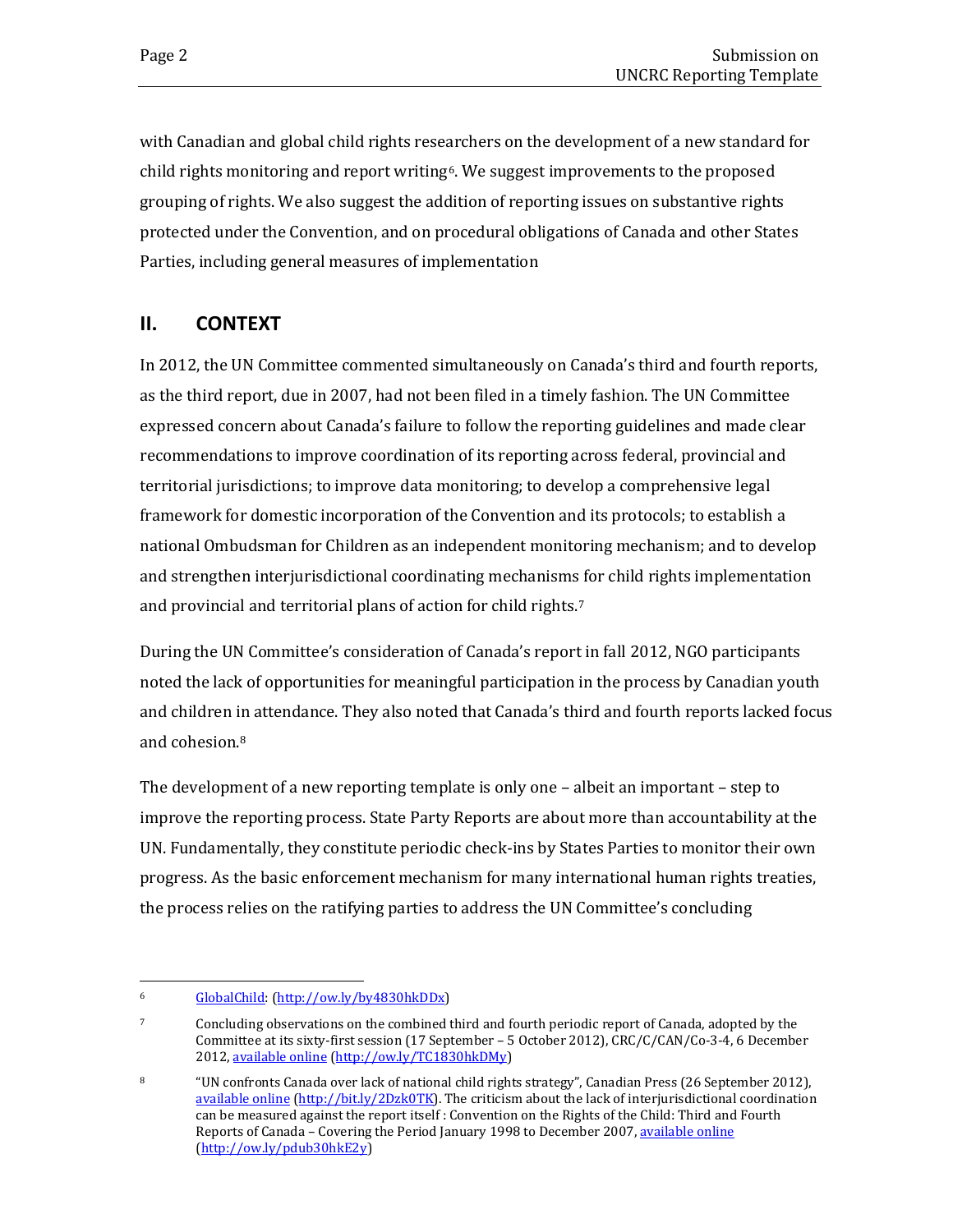observations in good faith, with a view to improving their record of implementation and enforcement between reporting periods.

Canada's reports appear to start from the premise that our laws comply with international human rights conventions; however, there is still work to be done. Periodic reports and Concluding Observations from the UN Committee would benefit from more dedicated and intentional follow up, commentary and analysis from Canadian governments and civil society.<sup>[9](#page-6-0)</sup> Establishing a robust process for child rights reporting is an encouraging first step in this direction. The CBA Committee invites Heritage Canada to work from a draft outline for State Party reporting that starts from the guidelines and working methods proposed by the UN Committee and builds on this to facilitate reporting that is comprehensive, data rich and responsive to the recommendations from previous reporting cycles.

Canada needs a more detailed and prescriptive reporting template for progressive implementation of children's rights. Inspiration can be drawn from the Treaty Specific Guidelines and the Harmonized Guidelines adopted by the UN.[10](#page-6-1) The CBA Committee recommends developing a Convention-specific reporting template that would be a Canadian adaptation of the core Harmonized Guidelines and the UN Committee's specific guidelines.

There is also the challenge of reporting on behalf of a federal state. It is appropriate for Canada's report to reflect the jurisdiction of provinces and territories and the need to coordinate with Indigenous governments in many aspects of child rights implementation. Their reports cannot be relegated to the status of subnational jurisdictions as in other national contexts. This would not advance a robust application of the Convention throughout Canada. All jurisdictions in Canada should be encouraged to embrace the challenge of international human rights treaty enforcement, and Canada's report should fully reflect their progress in implementing the UNCRC. Consequently, a 60-page limit on reporting documents may not be appropriate for Canada.

The UN Committee may be revising its State Party reporting practice to address specific questions or aspects of child rights enforcement. The CBA Committee recommends that Canada

<span id="page-6-0"></span> <sup>9</sup> See for instance the Children's Rights monitoring pages of the Canadian Coalition on the rights of the Child for access to Alternative [reports,](http://rightsofchildren.ca/resources/childrens-rights-monitoring/) UNICEF's Child Friendly version of recommendations to Canada in the Committee's Concluding Observations, An Action Plan for Canada with ten steps for implementation the Committee's key recommendations, etc:

<span id="page-6-1"></span><sup>&</sup>lt;sup>10</sup> Supra at notes 3 and 4 but reference also the Working Methods set out by the Committee on the rights of the Child, availabl[e online](http://www.ohchr.org/EN/HRBodies/CRC/Pages/WorkingMethods.aspx) [\(http://ow.ly/ffeE30hlAJl\)](http://ow.ly/ffeE30hlAJl).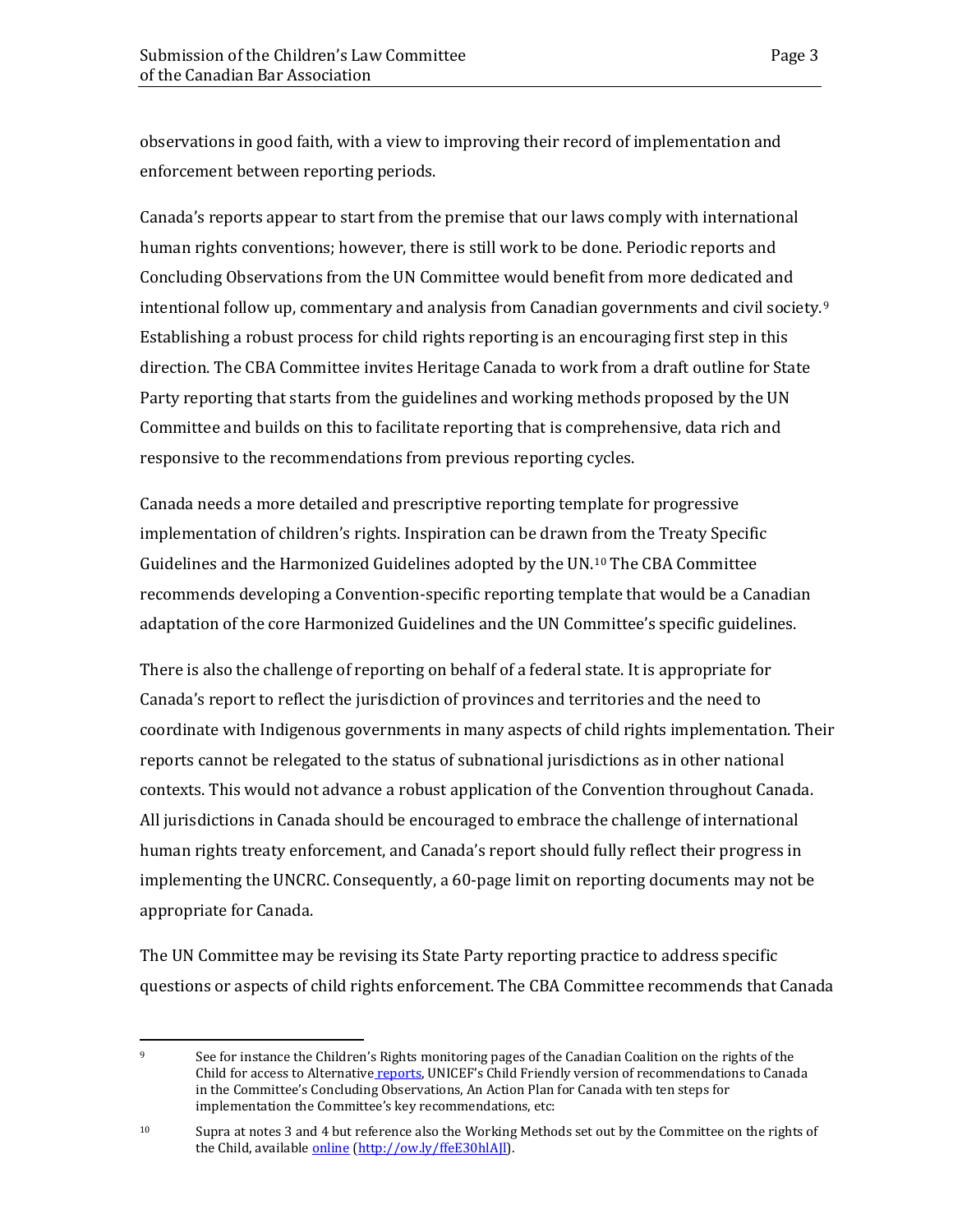continue to prepare comprehensive five-year reports as a means of accelerating the advancement of child rights in Canada.

Finally, a detailed reporting template based on the UN Guidelines for Core Reporting and Treaty-Specific Reporting<sup>[11](#page-7-1)</sup> would encourage all levels of government to adopt the data monitoring and evidence-based practices that the Convention's implementation requires. Canadians are leading the challenge of developing a universal standard for child rights monitoring and report writing through the Global Child Project funded through the Canadian Institutes of Health Research. Canada's template should be informed by that work.

## <span id="page-7-0"></span>**III. IMPROVING THE TEMPLATE**

- **1. Template Reflecting the UN Guidelines** We recommend a detailed template that more closely reflects the UN guidelines, in relation to both the Harmonized Guidelines and Treaty-Specific Guidelines. Canada's guidance to the provinces and territories should reflect this. Further, it is essential to focus attention on matters raised by the UN Committee in its Concluding Observations to Canada's previous reports, particularly in relation to Indigenous children and racialized youth.
- **2. Third Optional Protocol**  We recommend the template address outstanding ratifications. In particular, child rights reporting would be more credible if Canada's report addressed the Third Optional Protocol on a Communications Procedure.
- **3. Reservations**  Similarly, the template should address Canada's reservations. Removal of reservations to the **Convention** has been a matter of concern to the UN Committee.
- <span id="page-7-1"></span>**4. A More Comprehensive GMI Section** – Turning to the draft template itself, the CBA Committee **recommends** that the general measures of implementation (GMI) section be more clear and comprehensive:
	- **a. National Action Plans** There is no mention of National Action Plans. As indicated in the last Concluding Observations to Canada, the template should invite participating governments to report on the existence of national, provincial or territorial plans of action for UNCRC enforcement and on their efforts to resource their plans.
	- **b. UNCRC-Specific Legislation and Practice** The template should invite all levels of government to identify laws **and** regulations in their jurisdiction that reference the UNCRC or serve as implementing statutes in fulfilment of measures required under the Convention. Canada's national report could then list a schedule of Canadian laws by province and territory to show the legislative advancements and gaps in enforcement.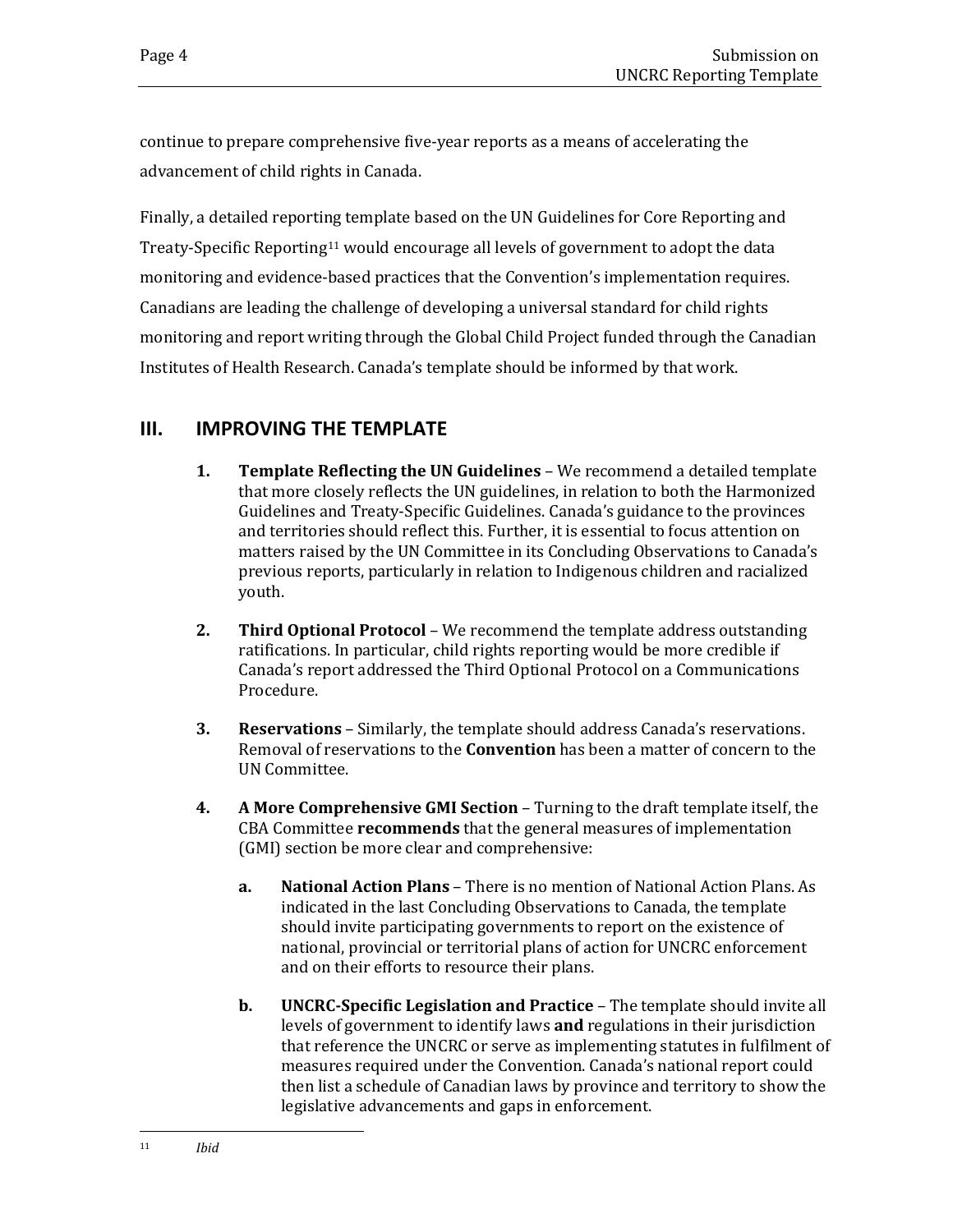- **c. Independent Human Rights Institutions** The outline is silent on institutions for child rights enforcement. Past Concluding Observations have recommended establishing a national children's **Commissioner** or Ombudsman's Office and supporting the expansion of territorial and provincial Child and Youth Advocate mandates to permit the promotion and protection of all rights o[f a](#page-8-0)ll children within their territories, in conformity with the Paris Principles<sup>12</sup> and the Committee's General Comment No. 2.<sup>[13](#page-8-1)</sup> This observation should be addressed in Canada's next report.
- **d. Child Rights Impact Assessment (CRIA)** The CBA Committee recommends that the template explicitly welcome reporting on the development and use of Child Rights Impact Assessments. This is a GMI frequently cited by the UN Committee and an area where several Canadian jurisdictions have made gains since the last reporting period.
- **e. Dissemination and Awareness-Raising and Training**  The template should invite specific reporting on measures to make the Convention and its Optional Protocols widely known to adults and **children** through dissemination, training and integration into school curricula, as well as an integrated strategy for training on children's rights for all professionals, including government officials, judicial authorities, and professionals who work with children in health and social services. This would build on previous Concluding Observations, the jury recommendatio[ns](#page-8-2) from the 2016 Inquest in Ontario into the death of Katelynn Sampson,<sup>14</sup> and the Treaty reporting guidelines.
- **f.** Coordination The template should identify the coordinating mechanisms between governments.
- **g. Allocation of Resources –** The template is silent on budgets for child rights implementation and yet resource allocation is a critical measure for success. If governments do not report what they spend on child rights implementation, it is not likely to improve.
- **5.** Definition **of the Child**  One of the typical clusters of child rights relates to Article 1 and the definition of child. This heading should be included as it allows the government to summarize data on a host of indicators, such as: How many children are there in Canada? When do **Canadians** become adults? What are the birth rates, infant mortality rates, child death rates, and gender identity of children in Canada? All the basic demographic information about childhood in Canada, across various vulnerable populations, should be available to the UN Committee in this section of Canada's report. This should also include the number of children in care (including disaggregated data), which Canadian officials were not able to supply during Canada's last appearance before the UN Committee.

<span id="page-8-0"></span> <sup>12</sup> Paris Principles on National Institutions for the promotion and protection of Human Rights adopted by the UN General Assembly, A/RES/ 48/134, 4 March 1994, availabl[e online](https://documents-dds-ny.un.org/doc/UNDOC/GEN/N94/116/24/PDF/N9411624.pdf?OpenElement) [\(http://ow.ly/acSd30hlARf\)](http://ow.ly/acSd30hlARf)

<span id="page-8-1"></span><sup>13</sup> GENERAL COMMENT No. 2 (2002)-The role of independent national human rights institutions in the promotion and protection of the rights of the child CRC/GC/2002/2, 15 November 2002, available [online](http://tbinternet.ohchr.org/_layouts/treatybodyexternal/TBSearch.aspx?Lang=en&TreatyID=5&DocTypeID=11) [\(http://ow.ly/dFTO30hlAY4\)](http://ow.ly/dFTO30hlAY4)

<span id="page-8-2"></span><sup>14</sup> [2016 Inquest](https://provincialadvocate.on.ca/documents/en/Katelynn-Sampson-inquest-recommendations.pdf) into the death of Katelynn Sampson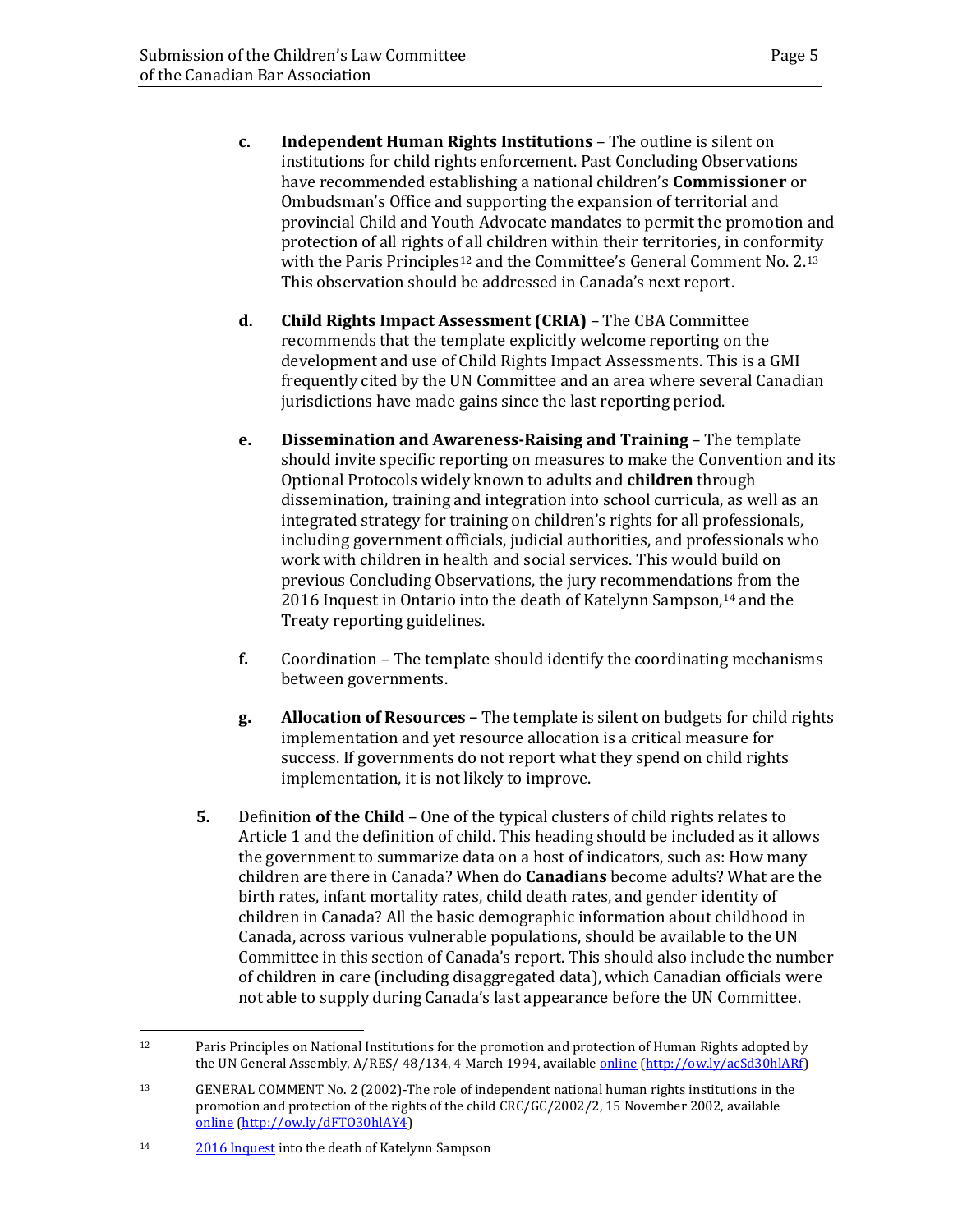- **6. General Principles**  The CBA Committee welcomes the specific invitation in the draft template to include information about the over-representation of Indigenous and African-Canadian children in the justice system and out-of- home care. This is an example of how the template can be adapted to respond to the UN Committee's past Concluding Observations. However, to be complete, the section should report on each of the four guiding principles, including Articles 6 (life, survival and development) and 12 (respect for views of the child), and, for the latter, on the measures that governments have taken to facilitate meaningful child participation in legal, policy and administrative processes (including custody, access and child welfare matters, criminal justice, immigration and the environment).
- **7. Civil and Political Rights**  While the UN Committee may be moving to a new model of reporting, the treaty guidelines follow a rights clustering approach that is familiar to child rights experts in government and in civil society. At present, it would be preferable to follow the rights **clusters** in the treaty guidelines and to include the civil rights and freedoms of children before dealing with the protective provisions on violence against children. Canada's reporting template should allow for and expressly welcome feedback on these matters, and in particular should welcome the participation of Indigenous children and their representatives.
- **8. Violence against Children** The enumeration of harms to be included in reporting on violence against children is helpful and addresses some concerns that the UN Committee raised with Canada in the past. Whatever legislative approach Canada takes, the template should squarely address s.43 of the *Criminal Code* as it has been a focus of the UN Committee. Additional harms that could be mentioned in the template include violence against children and youth who question their gender identity, girls who are vulnerable to sexual violence, violence against children with disabilities or mental health challenges, internet violence, and all forms of violence motivated by race, politics or religion.
- **9. Family Environment and Alternative Care**  The enumeration of areas for comment are topical and **helpful**, but under-inclusive. The CBA Committee recommends including additional areas of focus that reflect those found in the UN Committee's Treaty specific Guidelines:
	- a. Family environment and alternative care (arts. 5, 9–11, 18, paras. 1 and 2, 20, 21, 25 and 27, para. 4)
	- b. Family environment and parental guidance in a manner consistent with the evolving capacities of the child (art. 5)
	- c. Parents' common responsibilities, assistance to parents and provision of childcare services (art. 18)
	- d. (c)Separation from parents (art. 9)
	- e. Family reunification (art. 10)
	- f. Recovery of maintenance for the child (art. 27, para. 4)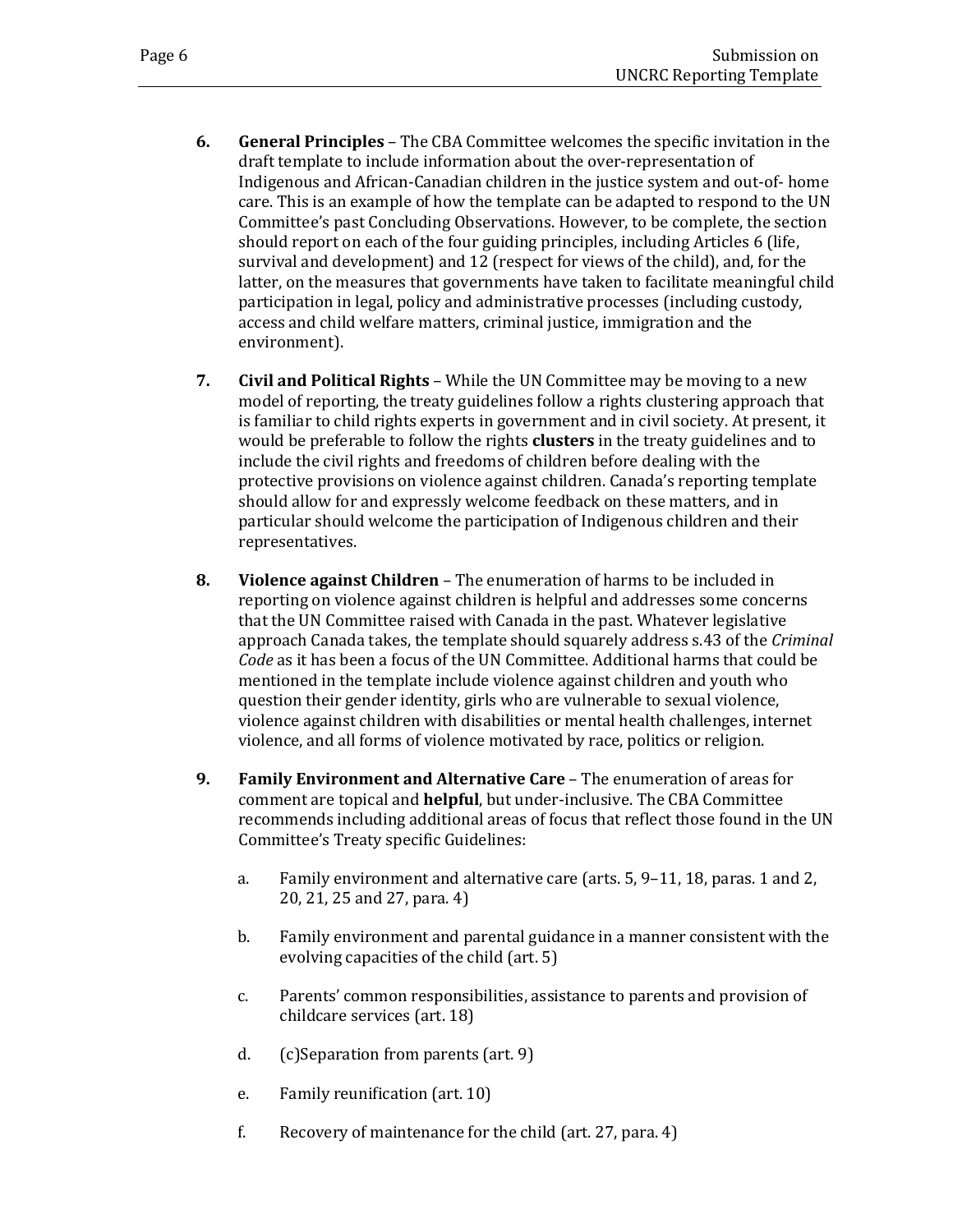- g. Children deprived of a family environment (art. 20)
- h. Periodic review of placement (art. 25)
- i. Adoption (national and intercountry) (art. 21)
- j. Illicit transfer and non-return (art. 11)
- k. Measures to ensure the best interests of children with incarcerated parents and children living in prison with their mothers.

Under this cluster, Canadian governments could take into account the UN Committee's General Comment No. 7 (2005) on implementing child rights in early childhood and consider the Guidelines for the alternative care of children (General Assembly Resolution 64/142, annex).[15](#page-10-0)

- **10. Disability, Basic Health and Welfare** The proposed template has a heading for Basic Health and Welfare, but the heading in the Treaty Guidelines is Disability, Basic Health and Welfare. Article 23 **rights** are part of this cluster. The CBA Committee suggests the template maintain the specific reference to reporting on the rights of children with disabilities. The invitation to report on recent developments is welcome, (e.g., food security, mental health services and integration of services), but could be perceived as a reading down of the reporting. The Treaty-Specific Guidelines offer the best means of ensuring comprehensive reporting.
- **11. Education, Leisure and Cultural Activities**  The CBA Committee suggests including measures taken by all levels of government to implement the minority and identity rights of Indigenous children in Canada, pursuant to Article 8 and 30 of the Convention. Given the central importance of the Truth and Reconciliation Commission recommendations and repeated **invitations** from the UN Committee to improve Indigenous childhoods in Canada, more dedicated and comprehensive reporting on these rights is in order. The draft outline addresses these as special protection measures under the last and final cluster of rights, but the Treaty Guidelines invite reporting in relation to Article 30 rights under the last two clusters. The nexus between minority rights and education and cultural rights deserves specific treatment.
- **12. Special Protection Measures** The CBA Committee recommends that the final cluster of rights in relation to special protection measures use the language of the Treaty Guidelines to ensure comprehensive reporting. The federal government should be specifically invited to outline its progress in bringing immigration and asylum laws into conformity with the Convention and **other** relevant international standards, including addressing whether its policies and procedures in asylum-seeking, refugee and immigration detention situations give primacy to the best interests of the child. In the administration of juvenile justice context, governments should be asked to describe efforts to reduce rates of youth crime, youth incarceration and detention and youth recidivism, particularly in relation to populations over-represented in the youth criminal justice system, including Indigenous and African-Canadian youth.

<span id="page-10-0"></span> <sup>15</sup> Treaty Specific Guidelines, supra note 4, pp. 6-7.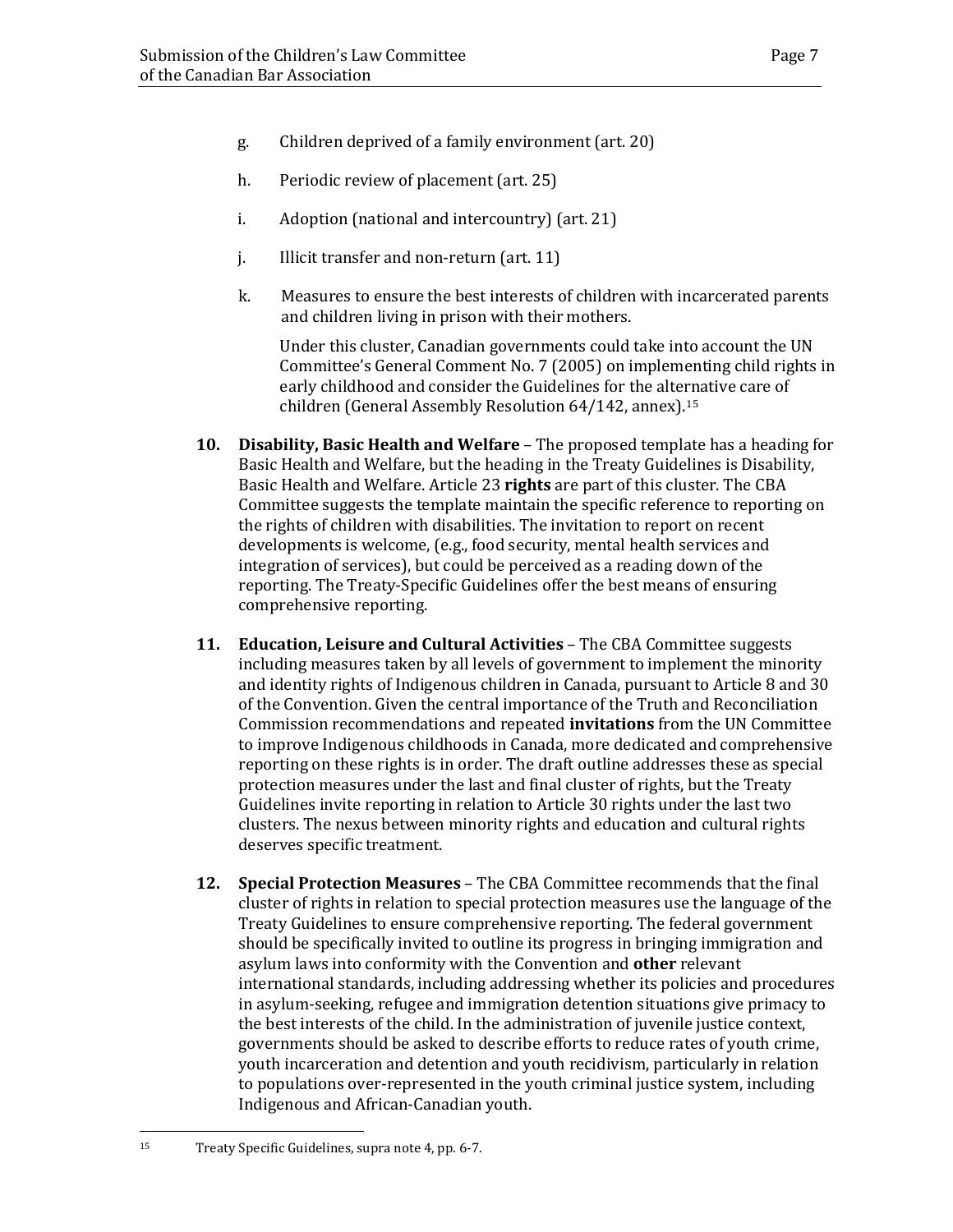**13. Optional Protocols** – As suggested above, the template should invite submissions and reporting in respect of the Optional Protocols under the Convention, the two ratified by Canada and the third **not** yet ratified. The reporting process could be used as a prompt to solicit provincial and territorial feedback in relation to ratification of the Third Optional Protocol.

### <span id="page-11-0"></span>**IV. CONCLUSION**

A rigorous reporting template is the surest means of having good reporting on child rights implementation efforts. International human rights treaties are important standards and guideposts in the work of States Parties to support democratic development, reconciliation with Indigenous peoples, the rule of law and human rights. The CBA Committee welcomes the efforts of Heritage Canada to meaningfully engage Canadian governments and civil society in this work.

Children remain a disenfranchised class internationally, and Canadian children are increasingly falling behind their peers in developed economies across several measures.[16](#page-11-1) Canadian children deserve better. Canadian governments can do more. The CBA Committee welcomes the opportunity to contribute to advancing the rights and interests of all children.

<span id="page-11-1"></span><sup>&</sup>lt;sup>16</sup> Unicef Innocenti Centr[e Report Cards](https://www.unicef-irc.org/publications/series/16/) 11-14[, https://www.unicef-irc.org/publications/series/16/](https://www.unicef-irc.org/publications/series/16/) and also the Companion report to Report No. 11 from UNICEF Canada, available [online:](http://www.unicef.ca/sites/default/files/imce_uploads/DISCOVER/OUR%20WORK/ADVOCACY/DOMESTIC/POLICY%20ADVOCACY/DOCS/unicef_rc_11_canadian_companion.pdf) [\(http://ow.ly/tBvq30hlGg2](http://ow.ly/tBvq30hlGg2))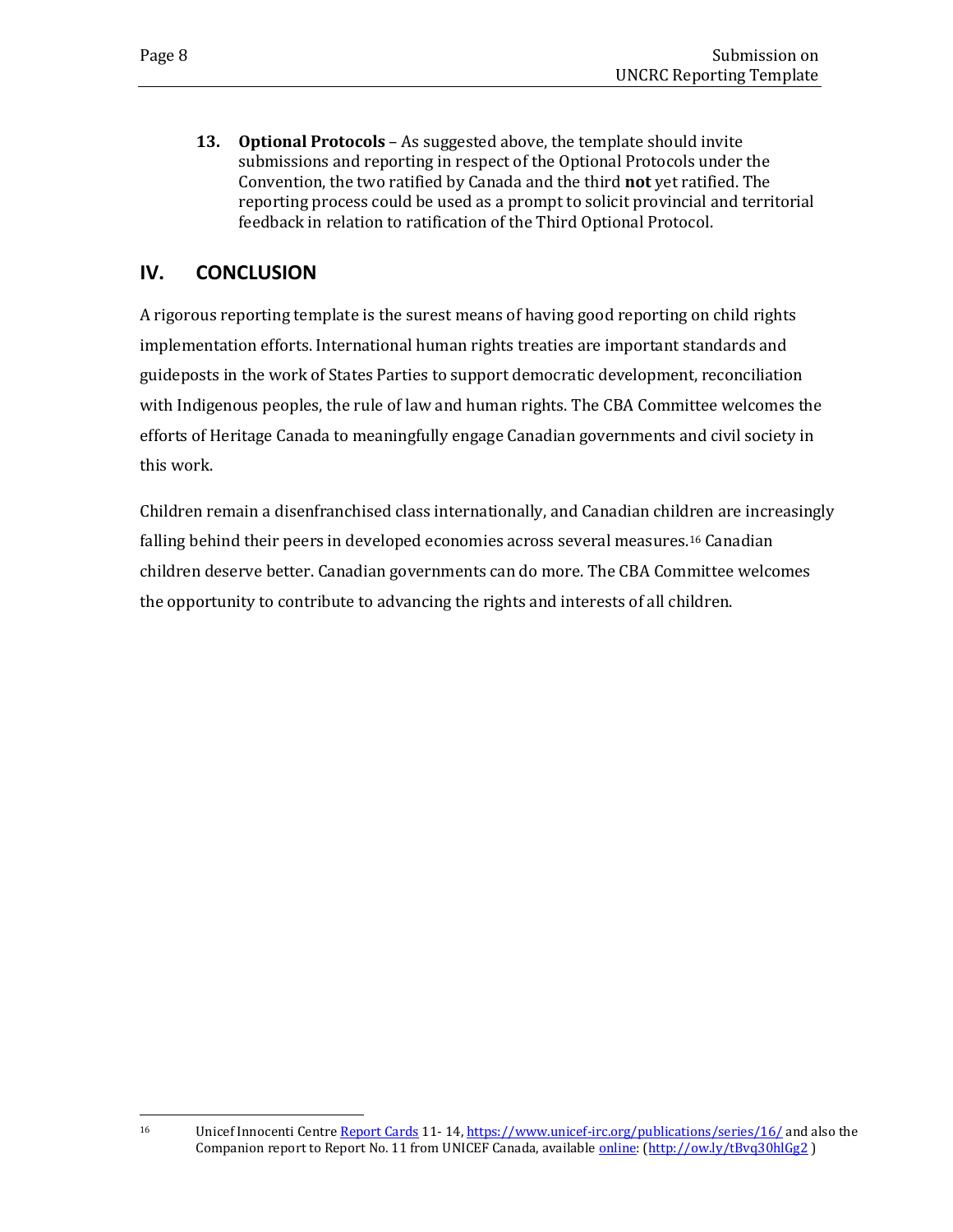# <span id="page-12-0"></span>**Request for Comments on the Draft Outline of Canada's Fifth and Sixth Report on the Convention on the Rights of the Child (CRC)**

Canada's next report aims to respond to the Concluding Observations (COs) issued by the UN Committee on the Rights of the Child (the Committee) at Canada's last appearance before the committee in 2012. You can find Canada's previous CRC reports on the website of the Department of Canadian Heritage.

The draft outline (below) is based on input by representatives of federal institutions and the governments of provinces and territories on issues which could be included in the next report on the *Convention on the Rights of the Child (CRC).* It is structured using Treaty-specific Guidelines for reporting adopted by the Committee and the **Harmonized Guidelines** adopted by the UN for reporting under international human rights treaties.

This is a "working" outline and lists a number of issues that could be addressed in Canada's report. However, since the report, which will include information from key federal institutions and all 14 provincial and territorial governments, must be limited to approximately 21,200 words for the French version of the report (approximately 18,500 words for the English version) it will not be possible to address all potential issues.

Input is sought from civil society and Indigenous organisations at this time to ensure their perspectives and priorities are taken into account in the preparation of the report. Please provide your input by email to **Diane Haché** at **[diane.hache@canada.ca](mailto:diane.hache@canada.ca) by October 19, 2017.**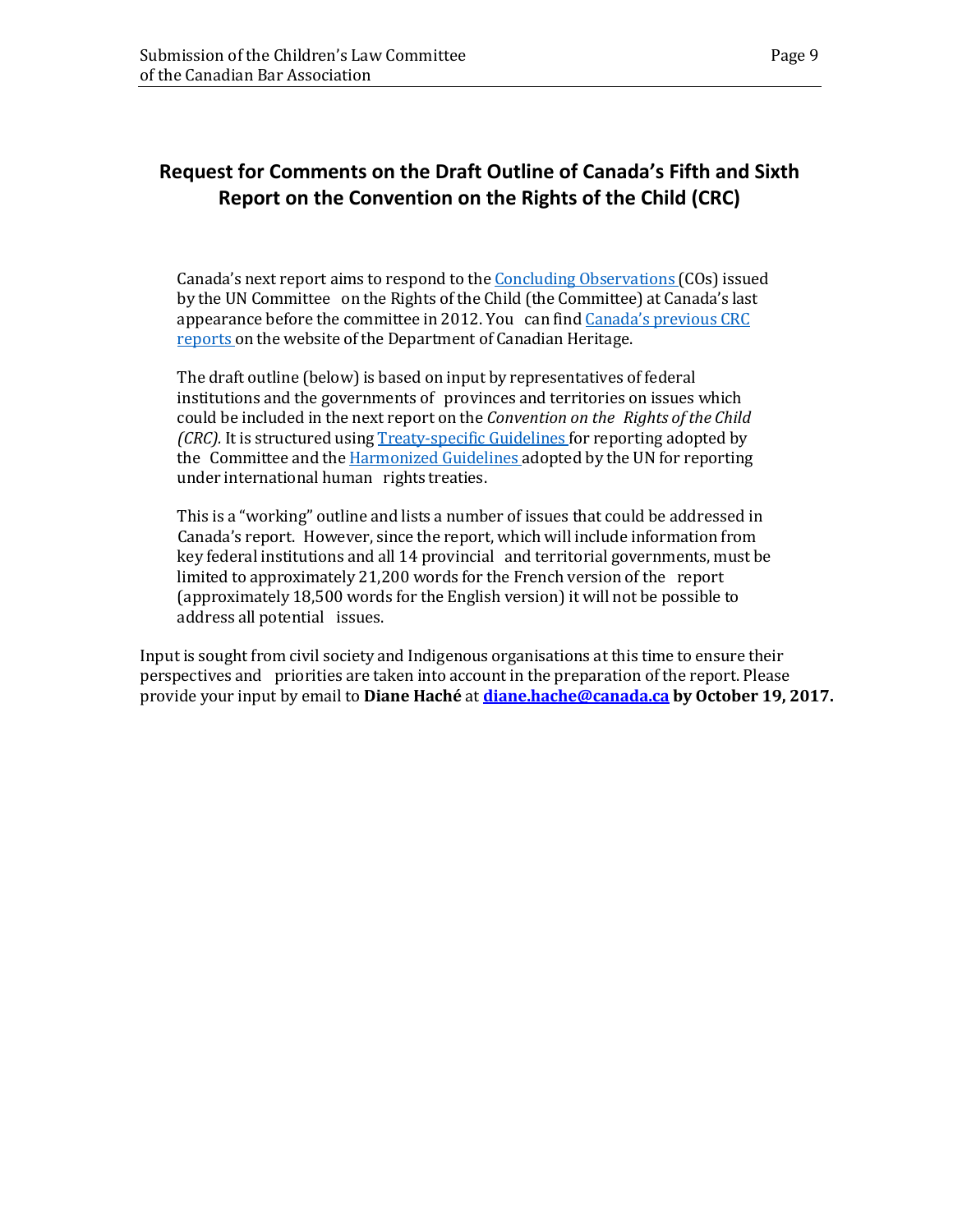# <span id="page-13-0"></span>**Draft Outline of Canada's Fifth and Sixth Report on the Convention on the Rights of the Child (CRC)**

#### **General measures of implementation (**articles 4, 42 and 44, para.6)

This section would provide an update on general measures of implementation. Areas that could be addressed include:

- Legislation and practice
- Coordination
- Data collection
- Consultation with children and civil society, including Indigenous groups
- Dissemination of information, including reports and concluding observations
- Training

#### **General principles (**articles 2, 3, 6 and 12)

This section would report on measures taken to implement the four general principles of the convention: non-discrimination, best interests of the child, right to life, survival and development and respect for the views of the child. Specific subject areas that could be addressed include:

- Over-representation of Indigenous and African-Canadian children in justice system and out-of-home care
- Disparities in access to services (health services, including mental health, education and child welfare) by vulnerable groups (including Indigenous children, children with disabilities or complex/special needs)
- Best interests of the child principles in legislation, policies and programs

**Violence against children (**articles 19, 24, para.3, 28, para. 2, 34, 37 (a) and 39)

This section would report on measures to protect children against all forms of violence. Areas that could be addressed include:

- Violence prevention, including the gender dimension of violence
- Violence against Indigenous children, particularly girls (for example MMIWG)
- Child sexual exploitation and trafficking
- Forms of harmful practices, including female genital mutilation and early and forced marriage

**Family environment and alternative care** (articles 5, 9-11, 18, paras 1 and 2, 20, 21, 25, and 27, para. 4)

This section would report on measures taken to support families and children who are deprived of a family environment. Emphasis may be put on the following issues:

• Culturally appropriate services and supports for parents, including young mothers, foster parents and legal guardians